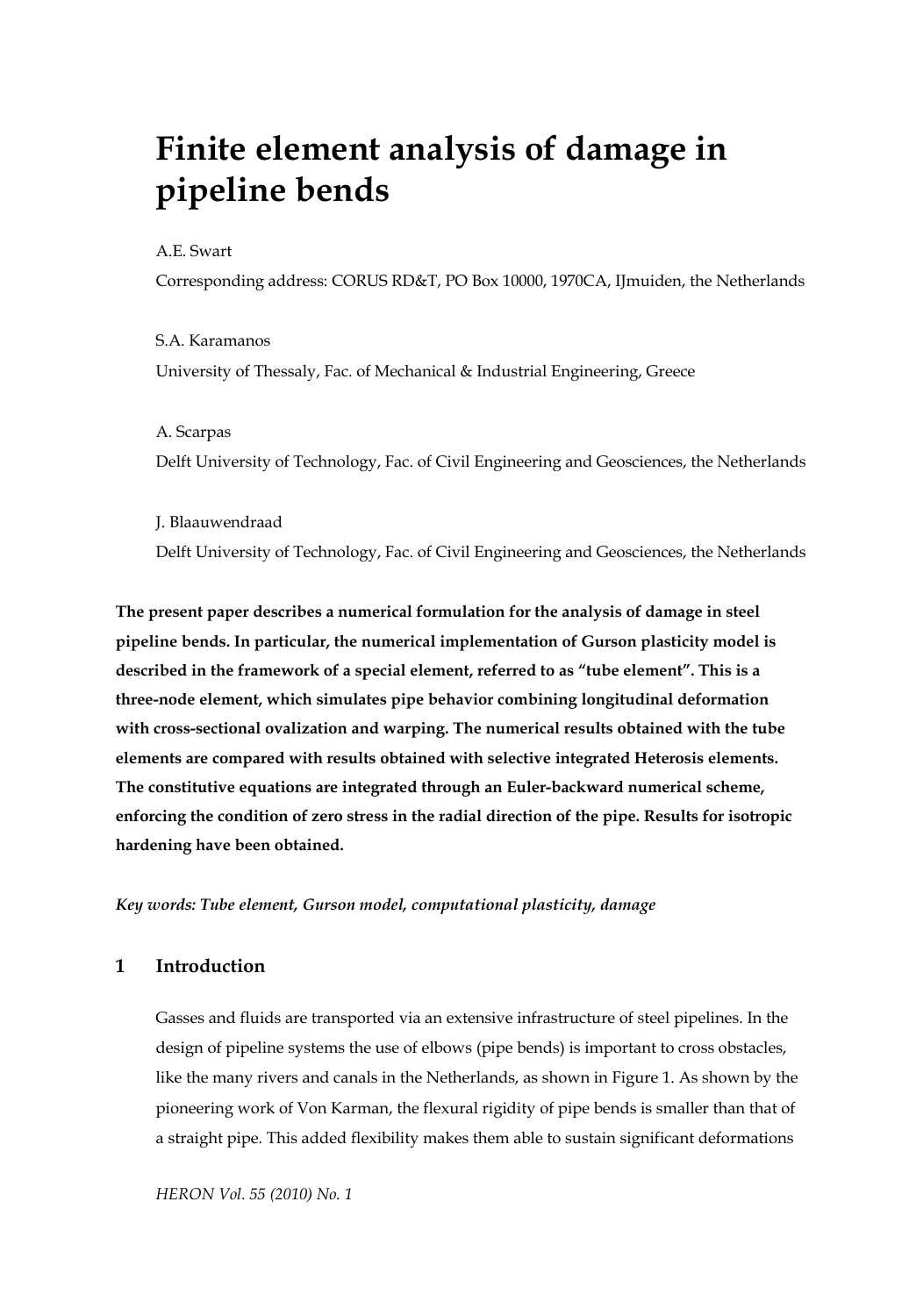and therefore suitable to accommodate thermal expansions and absorb other externally induced loads in the pipeline.

The pipelines can be subjected to combinations of soil pressures, temperature variations and soil settlements, which cause permanent plastic bending moments. These bending moments cause the circular cross-section of the elbows to ovalize. In addition, the initially plane cross section of the bend tends to deform out of its own plane, which is also known as warping. In combination with alternating levels of internal pressure, the variation of the stresses in the longitudinal and the radial directions may lead to the initiation and progressive development of plasticity.



*Figure 1: Pipeline crossing a canal (photo: ir. A.M. Gresnigt)* 

In structural steels, after the onset of plasticity, progressive material damage can initiate in the form of micro-void nucleation. The micro-voids in the metallic material can eventually grow and coalesce leading to cleavage cracking. The initiation and growth of voids within a metallic material can be elegantly simulated by means of the Gurson material model [3]. This plasticity based material model contains the classical von Mises model and is capable of reproducing accurately various aspects of metallic material post-yield response.

According to this model, the real material consists of intact material, carrying the stresses, and voids. A numerical implementation of this model has been presented by Aravas [1].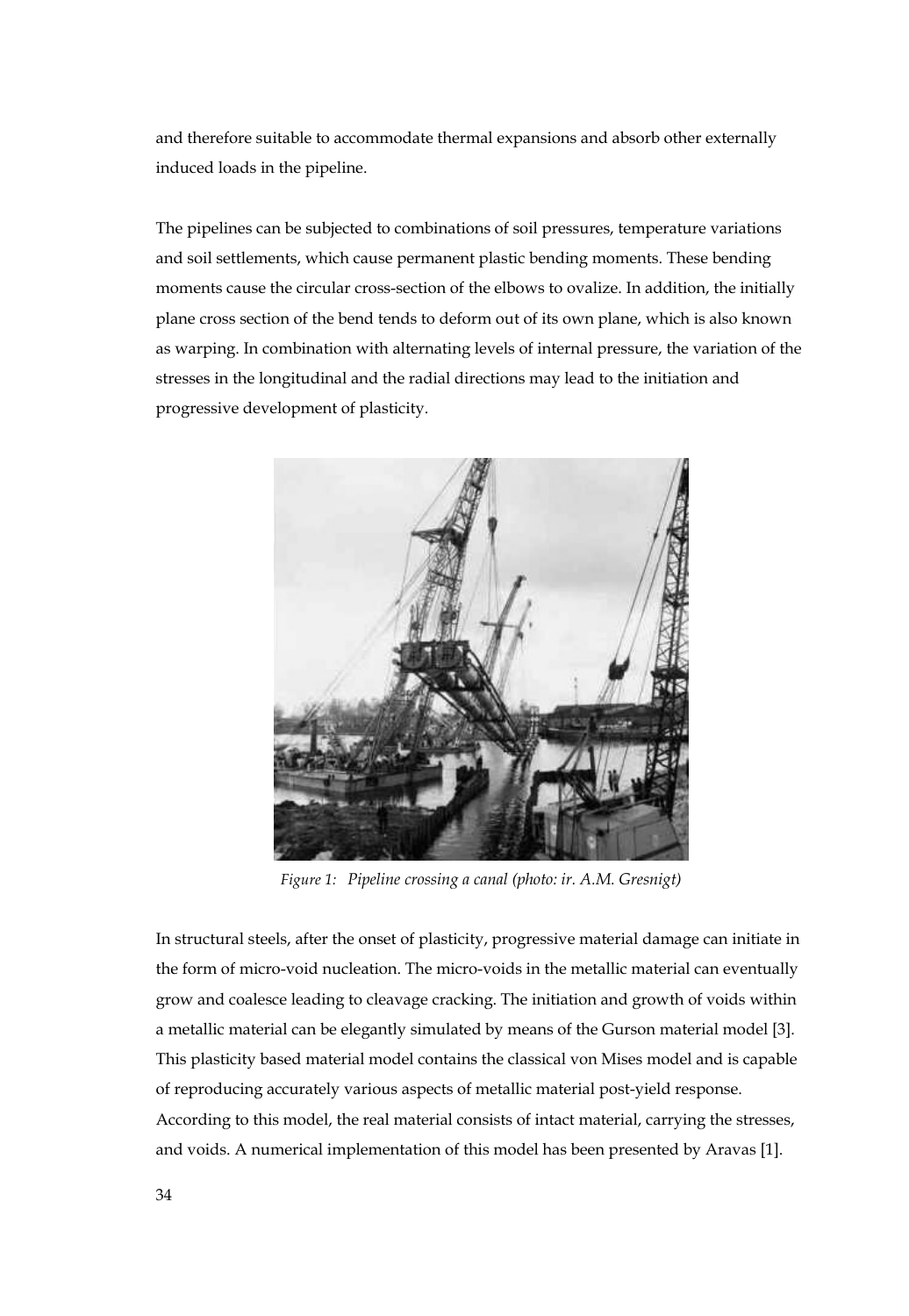Herein, the finite element implementation of the Gurson model is discussed in the framework of a special finite element, the "tube element", which describes the tube deformation in a rigorous manner, combining beam-type deformation with cross-sectional deformation.

## **2 Finite element formulation**

In principle, finite element shell models can be employed to obtain very accurate solutions for the nonlinear analysis of piping structures. To reduce the cost of analysis, various different formulations of "simple" pipe elbow elements have been developed. Von Karman [9] analyzed elbows subjected to a constant in-plane bending moment and showed that the cross-section deforms to an oval. In the analysis, the longitudinal and circumferential strains due to ovalization of the cross section are superimposed on curved beam theory displacements. Vigness [10] later showed that out-of-plane flexibility factors were identical to the in-plane values. Clark and Reissner [11] proposed equations for the bending of a toroidal shell segment and, derived from an asymptotic solution, introduced the flexibility and stress factors. Among others, Rodabough and George [12] extended the work by Von Karman and used the potential energy approach to investigate the effects of internal pressure for the case of in-plane bending under a closing moment. They formulated the pressure reduction effect on the flexibility and stress intensification factors. With zero pressure their results reduce to von Karman's.

Bathe and Almeida [13, 14] proposed an efficient formulation for a tube bend element with axial, torsional, and bending displacements and the Von Karman ovalization deformations. The main characteristic of the tube element is the combination of longitudinal (beam-type) with cross-sectional deformation (ovalization). Based on this formulation, Karamanos and Tassoulas [8] developed a nonlinear three-node tube element, capable of describing accurately in-plane and out-of-plane deformation. This element has been used successfully for predicting the ultimate capacity of inelastic tubes under the combined action of thrust, moment and pressure. The isoparametric beam finite element concept is used to describe longitudinal deformation, with three nodes defined along the tube axis, as shown in Figure 2. Geometry and displacements are interpolated using quadratic polynomials.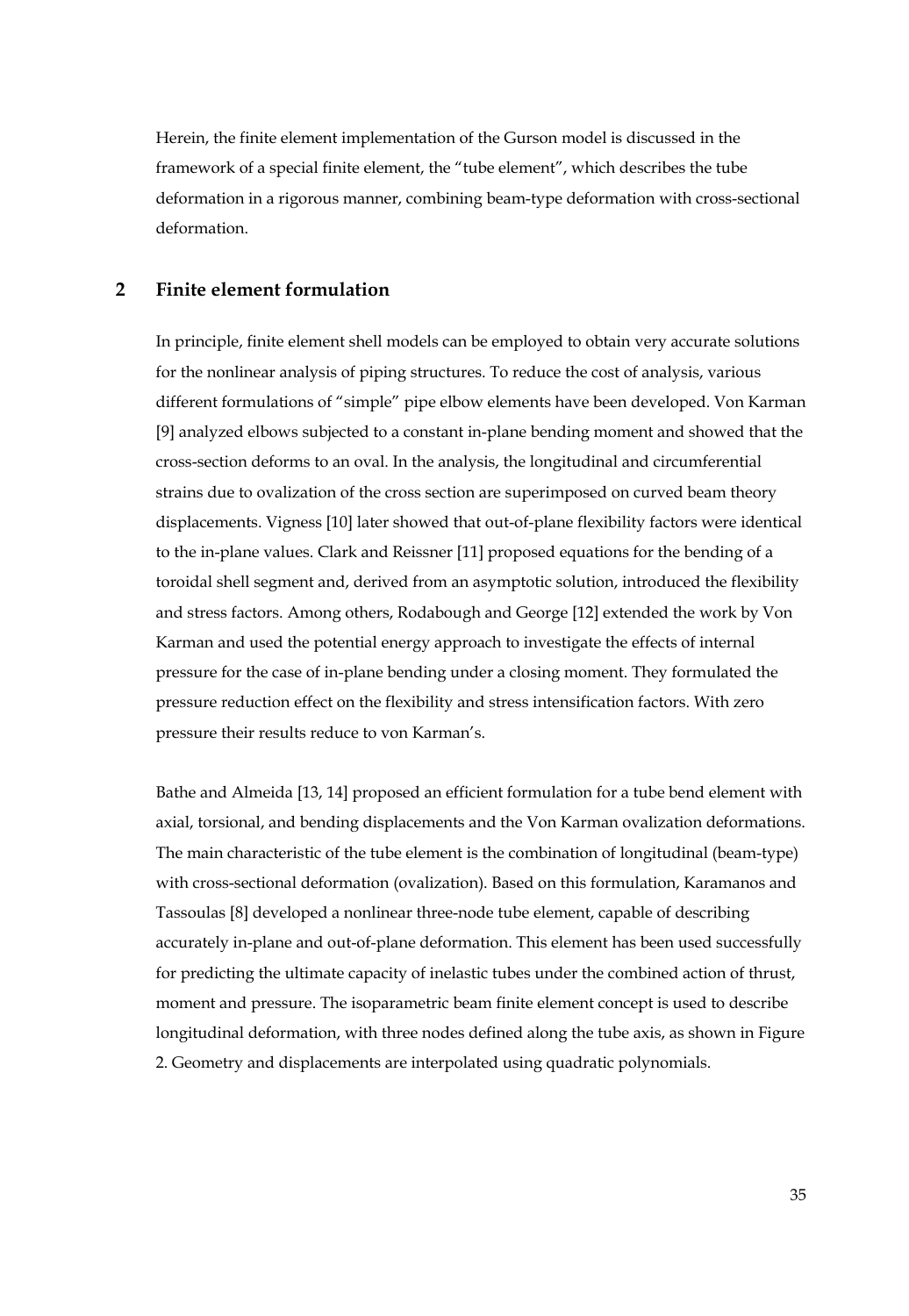

*Figure 2: Coordinate systems tube finite element* 

The location of a point before deformation is determined by the position vector X, defined in a Cartesian global axes system  $\{X_i, i = 1, 2, 3\}$ , as shown in Figure 2. The tube element is assumed to be symmetric with respect to the  $X_1 - X_3$  plane. Regarding a beam rotation about the  $X_2$  axis, each node possesses three degrees of freedom (two translational and one rotational), which define its position and orientation.

At each element node k a local Cartesian axes system  $\{\chi_{ki}$ ;i = 1,2,3} is defined. This system is used as a reference frame for the cross-sectional deformation parameters. At each integration point a local system is introduced through the use of coordinates  $\xi_i$  in the hoop, longitudinal and along the thickness direction (denoted as  $\xi_1$ ,  $\xi_2$  and  $\xi_3$ respectively), as presented in Figure 2. Due to symmetry, only half of the tube is analyzed  $(-\pi/2 \le \xi_1 \le \pi/2)$ . The  $\xi_2$  axis spans between  $(0, +1)$ , where the  $\xi_3$  axis spans between  $(-1, +1)$ .

#### *2.1 Initial element geometry*

The pipe thickness h is assumed to be constant and a reference line is chosen within the cross-section. The initial location of any point within the element can therefore be interpolated on the basis of the node coordinates, the reference line and the thickness via:

$$
\mathbf{X} = \sum_{k=1}^{3} \mathbf{A}_{k} N_{k}(\xi_{2}) + \sum_{k=1}^{3} \mathbf{r}_{k}(\xi_{1}) N_{k}(\xi_{2}) + \sum_{k=1}^{3} \xi_{3} \frac{h}{2} \mathbf{n}_{k}(\xi_{1}) N_{k}(\xi_{2}), \qquad (1)
$$

where  $N_k(\xi_2)$  represents the corresponding Lagrangian quadratic interpolation functions, **A**<sub>k</sub> the position vector of node k in the global axes system, and  $\mathbf{n}_k(\xi_1)$  the "in-plane"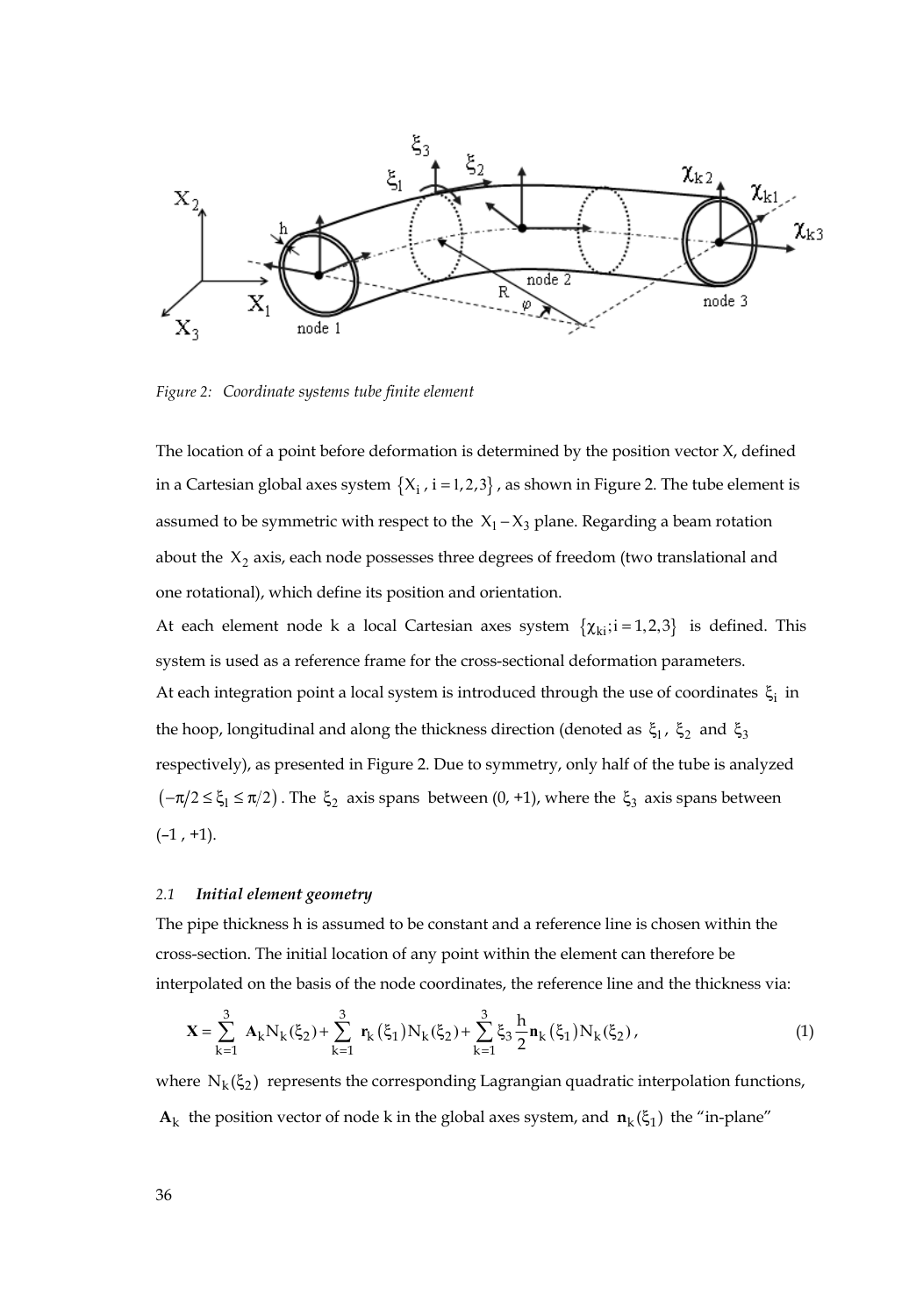outward normal of the reference line. The position vector of the undeformed reference line at the cross-section corresponding to node k can be expressed as:

$$
\mathbf{n}_{k}(\xi_{1}) = x_{k,1} \chi_{k,1} + x_{k,2} \chi_{k,2} + x_{k,3} \chi_{k,3}, \qquad (2)
$$

where, in the original configuration,

$$
x_{k,1}(\xi_1) = r \cos \xi_1
$$
  
\n
$$
x_{k,2}(\xi_1) = r \sin \xi_1
$$
  
\n
$$
x_{k,3}(\xi_1) = 0,
$$
\n(3)

with r the radius of the undeformed reference line.

#### *2.2 Updated element geometry*

For the purposes of the present study, bending is applied about the axis  $X_2$  (i.e.  $X_1 - X_2$  is the plane of bending). The deformed tube axis is defined by:

$$
\mathbf{x}_{c}(\xi_{2}) = \sum_{k=1}^{3} \mathbf{x}_{k} N_{k}(\xi_{2}), \qquad (4)
$$

where  $x_k$  is the position vector of node k. To describe cross-sectional deformation, pipe thickness is assumed to be constant and a reference line is chosen within the cross-section. Both in-plane (ovalization) and out-of-plane (warping) cross-sectional deformations are considered. For in-plane deformation of the tube element, fibers initially normal to the reference line are assumed to remain normal to the reference line.

Following the formulation by Brush and Almroth [2], the position vector of the reference line at the current configuration can be expressed in terms of the radial and tangential displacements. The updated components of  $\mathbf{r}_{k}(\xi_{1})$  at the deformed cross-section, as depicted in Figure 3, are

$$
x_{k,1}(\xi_1) = [r + w(\xi_1)]\cos \xi_1 - v(\xi_1)\sin \xi_1 x_{k,2}(\xi_1) = [r + w(\xi_1)]\sin \xi_1 + v(\xi_1)\cos \xi_1 x_{k,3}(\xi_1) = \psi(\xi_1).
$$
\n(5)

In the above expressions  $w(\xi_1)$ ,  $v(\xi_1)$  and  $\psi(\xi_1)$  are displacements of the reference line in the radial, tangential and out-of-plane (axial) direction, respectively.

The material fibers normal to the reference line may rotate in the out-of-plane direction by angle  $\gamma(\xi_1)$ , as illustrated in Figure 4. The displacement due to the rotation of any point on the local thickness vector at distance  $\xi_3$  can be approximated as:

$$
\delta = \sum_{k=1}^{3} \left[ \xi_3 \frac{h}{2} \gamma(\xi_1) \right] N_k(\xi_2)
$$
\n
$$
(6)
$$

37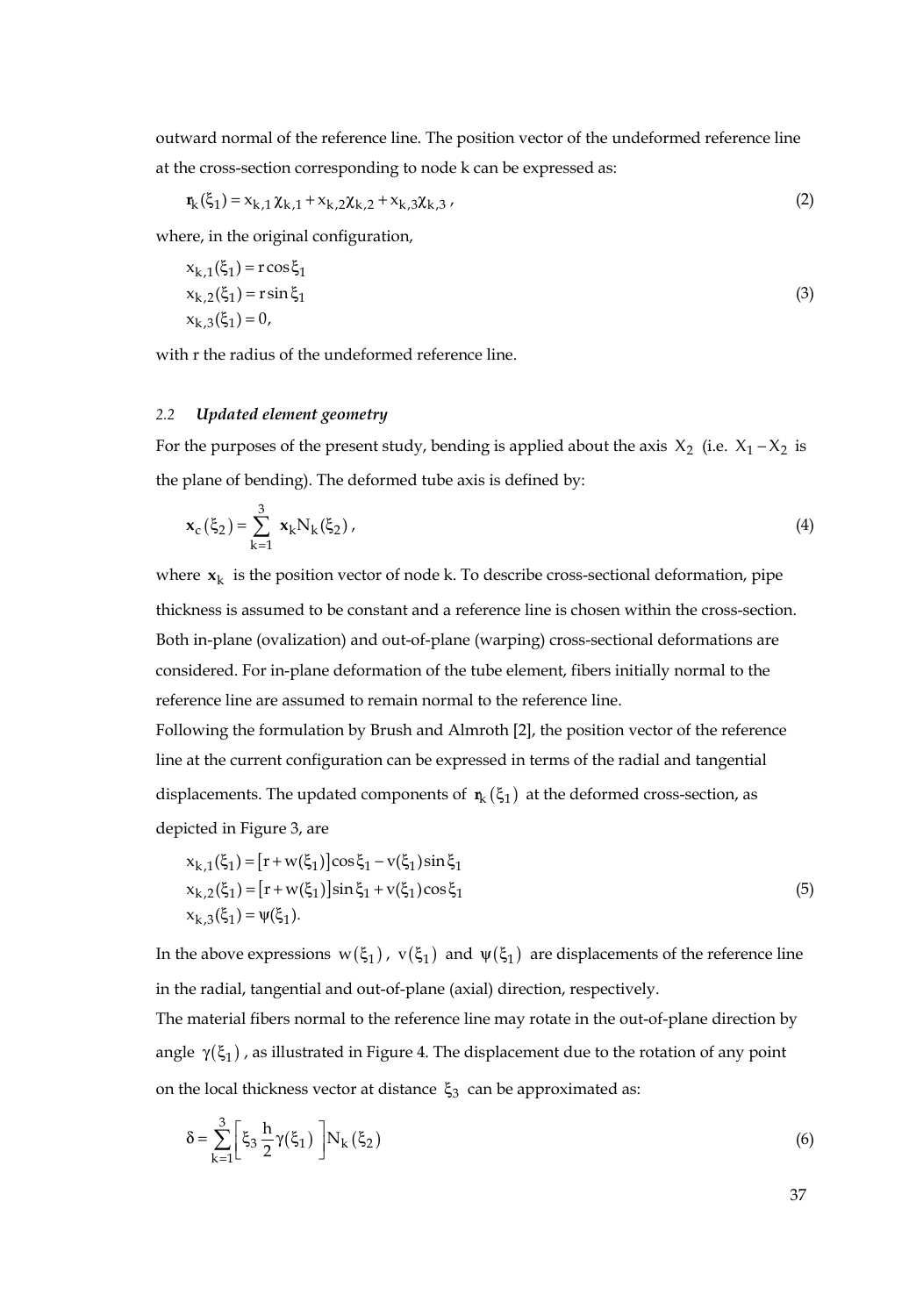

*Figure 3: Cross-section deformation* 



*Figure 4: Out-of-plane displacement and rotation of the cross section* 

Displacement  $\delta$  is directed along the axis  $m(\xi_1)$ . In case of small displacements the vector  $m(\xi_1)$  can be taken equal to  $\chi_{k,3}$ . The vector components in the global system are

$$
d = \sum_{k=1}^{3} \left[ \xi_3 \frac{h}{2} \gamma(\xi_1) \chi_{k,3} \right] N_k(\xi_2).
$$
 (7)

The deformation functions  $\,w(\xi_1)$  ,  $\,v(\xi_1)$  ,  $\,\psi(\xi_1) \,$  and  $\,\gamma(\xi_1) \,$  are discretized as follows:

$$
w(\xi_1) = a_0 + a_1 \sin \xi_1 + \sum_{n=2,4,6,\dots} a_n \cos n \xi_1 + \sum_{n=3,5,7,\dots} a_n \sin n \xi_1
$$
 (8)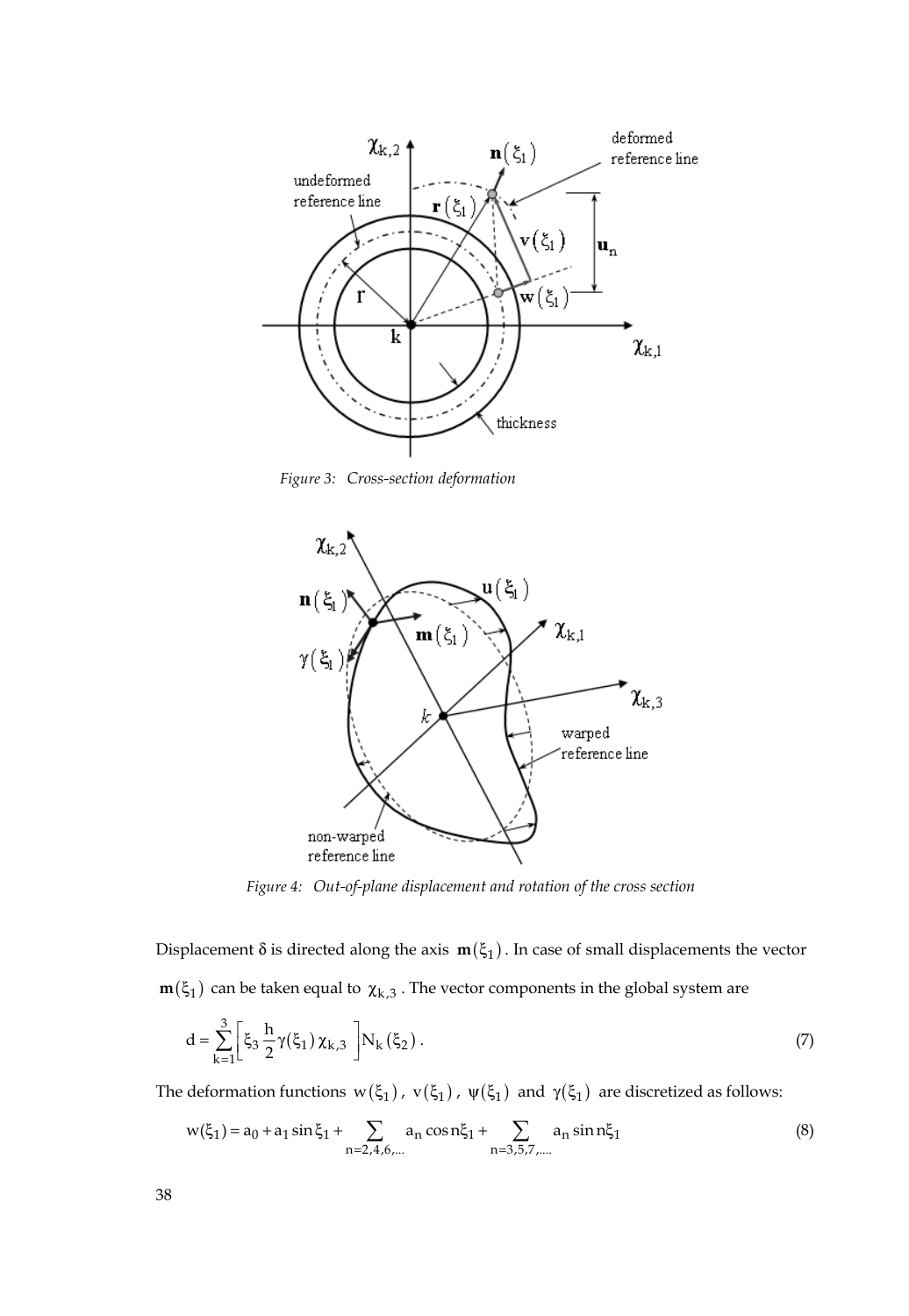$$
v(\xi_1) = -a_1 \sin \xi_1 + \sum_{n=2,4,6,...} b_n \sin n\xi_1 + \sum_{n=3,5,7,...} b_n \cos n\xi_1 \tag{9}
$$

$$
\psi(\xi_1) = \sum_{n=2,4,6,...} c_n \cos n\xi_1 + \sum_{n=3,5,7,...} c_n \sin n\xi_1
$$
 (10)

$$
\gamma(\xi_1) = \gamma_0 + \gamma_1 \sin \xi_1 + \sum_{n=2,4,6,...} \gamma_n \cos n \xi_1 + \sum_{n=3,5,7,...} \gamma_n \sin n \xi_1
$$
\n(11)

Coefficients  $a_n$ ,  $b_n$  refer to in-plane cross-sectional deformation ("ovalization" parameters) and  $c_n$ ,  $\gamma_n$  refer to out-of-plane cross-sectional deformation ("warping" parameters). With the geometry and displacement functions given in equations (1), (2), (5) and (7), the position vector of an arbitrary point at the deformed configuration is

$$
\mathbf{x} = \sum_{k=1}^{3} \left[ \mathbf{x}_{k} + \mathbf{r}_{k}(\xi_{1}) + \xi_{3} \frac{h}{2} \mathbf{n}_{k}(\xi_{1}) + \xi_{3} \frac{h}{2} \gamma(\xi_{1}) \chi_{k,3} \right] N_{k}(\xi_{2}),
$$

where the first two terms within the brackets denote the deformed reference line and the latter two the deformations "through the thickness".

The stress and strain tensors are described in terms of their components with respect to the curvilinear coordinate system along  $\xi_1$ ,  $\xi_2$  and  $\xi_3$ . The covariant base vectors **g**<sub>1</sub>, **g**<sub>2</sub>, **g**<sub>3</sub> are obtained by appropriate differentiation of equation (1) with respect to the coordinates ξ<sup>1</sup> , ξ2 and ξ<sup>3</sup> . Note that **g**1 and **g**2 define the shell laminas and **g**3 runs through the thickness. The stress tensor and the incremental strain tensor are written according to

$$
\boldsymbol{\sigma} = \sigma^{ij} (\mathbf{g}_i \otimes \mathbf{g}_j)
$$

and

$$
\Delta \pmb{\epsilon} = \Delta \pmb{\epsilon}_{kl} \left( \pmb{g}^k \otimes \pmb{g}^l \right)
$$

where

$$
\Delta \epsilon_{kl} = \frac{1}{2} \left( \Delta u_{k/l} + \Delta u_{l/k} \right) \text{ and } \Delta u_{k/m} = \frac{\partial (\Delta u)}{\partial \xi_m} \cdot g_k .
$$

Furthermore, shell theory requires that  $\sigma \cdot (\mathbf{m} \otimes \mathbf{m})$  is zero throughout the deformation history, where **m** is the unit normal vector to any lamina. It is readily shown that **m** is equal to  $\mathbf{g}^3/|\mathbf{g}^3|$ . Similarly, for the tube element it is required that  $\sigma^{33} = \Delta \sigma^{33} = 0$ , whereas the corresponding strain increment component  $\Delta \varepsilon_{33}$  is considered unknown.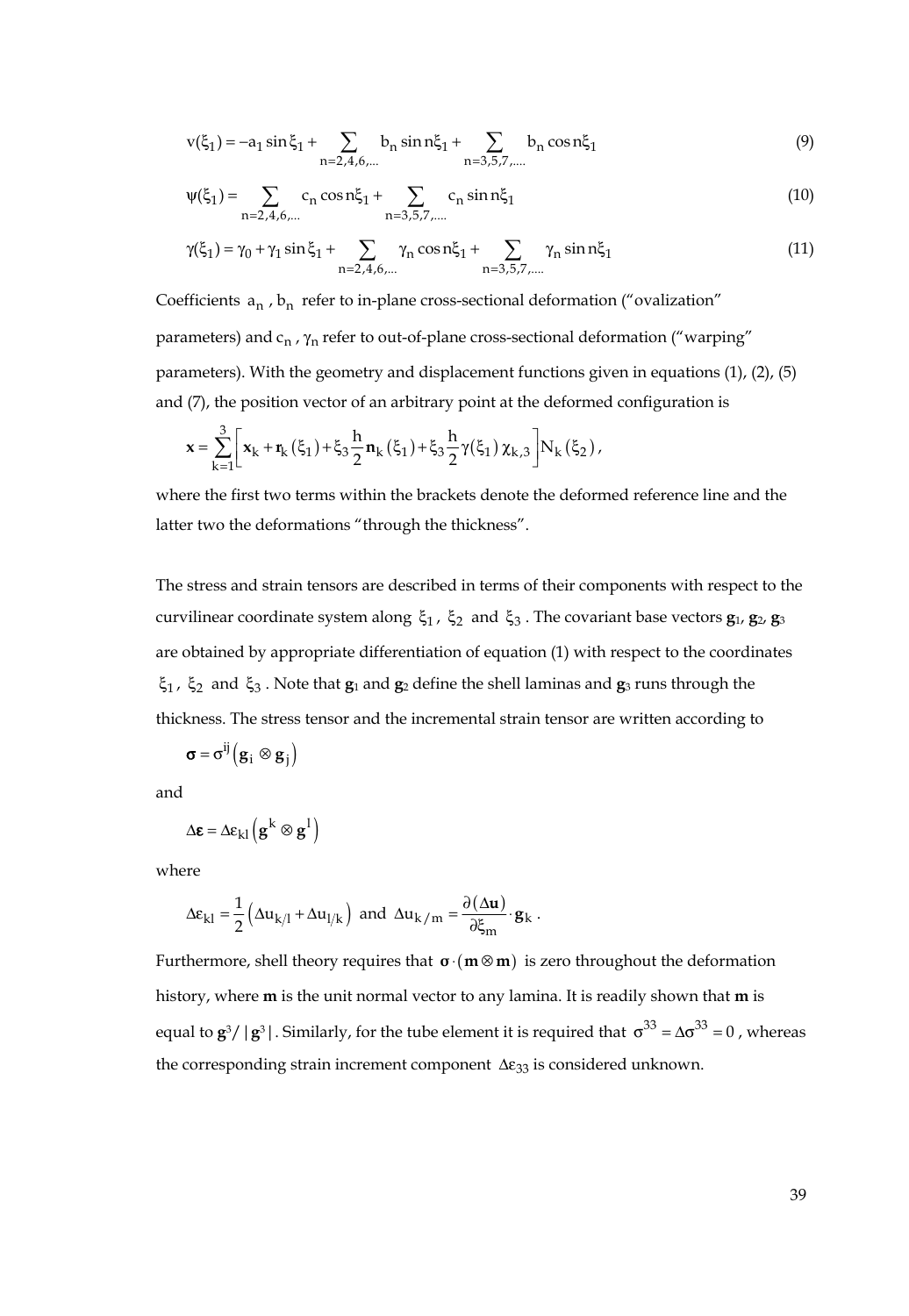For the purposes of the present study, bending is applied about axis  $X_2$  (i.e.  $X_1$ - $X_3$  is the plane of bending). An 5<sup>th</sup> degree expansion ( $n \leq 5$  in equations (8), (9), (10) and (11)) for  $w(\xi_1)$ ,  $v(\xi_1)$ ,  $\psi(\xi_1)$  and  $\gamma(\xi_1)$  is found to be adequate for all cases.

Regarding the number of integration points in the circumferential direction, 19 equally spaced integration points around the half-circumference are used including the two points on the symmetry plane. Five Gauss points are used in the radial (through the thickness) direction. With two Gauss points the tube element is underintegrated with respect to the longitudinal coordinate  $ξ<sub>2</sub>$ .

## **3 Gurson material model**

In structural steels, after the onset of plastification, progressive material damage can initiate in the form of micro-void nucleation. These voids are first nucleated at second phase particles under the application of external loads, as shown by Brown and Embury [15]. The gradual growth of micro-voids in the material, due to large plastic deformations, will lead to response degradation and eventually fracture.

The initiation and growth of voids within a metallic material can be elegantly simulated by means of the Gurson material model [3]. As compared to other models, the Gurson model has a simpler form and a fewer number of material constants. This pressure dependent plasticity material model contains the classical Von Mises model and is capable of reproducing accurately various aspects of metallic material post-yield response. According to the model, the real material consists of intact material, carrying the stresses, and voids. Numerous alterations and improvements with respect to the yield function and damage evolution, have been suggested by various authors, most notably Tvergaard and Needleman (Tvergaard [4, 5], Chu and Needleman [6], Tvergaard and Needleman [7]), such that it is often referred to as the Gurson-Tvergaard-Needleman (GTN) model. The yield function and plastic potential in the Gurson model are expressed as:

$$
F(\sigma) = \frac{q^2}{\sigma^2} + \left[2q_1f^* \cosh\left(\frac{3q_2p}{2\sigma}\right) - q_3f^{*2}\right] - 1,
$$
\n(12)

where q is the effective deviatoric von Mises stress, and p is the hydrostatic stress. The surface is continuous and hence avoids discontinuity problems. The material dependent parameters  $q_1$ ,  $q_2$  and  $q_3$  are introduced by Tvergaard [4, 5] and affect the shape of the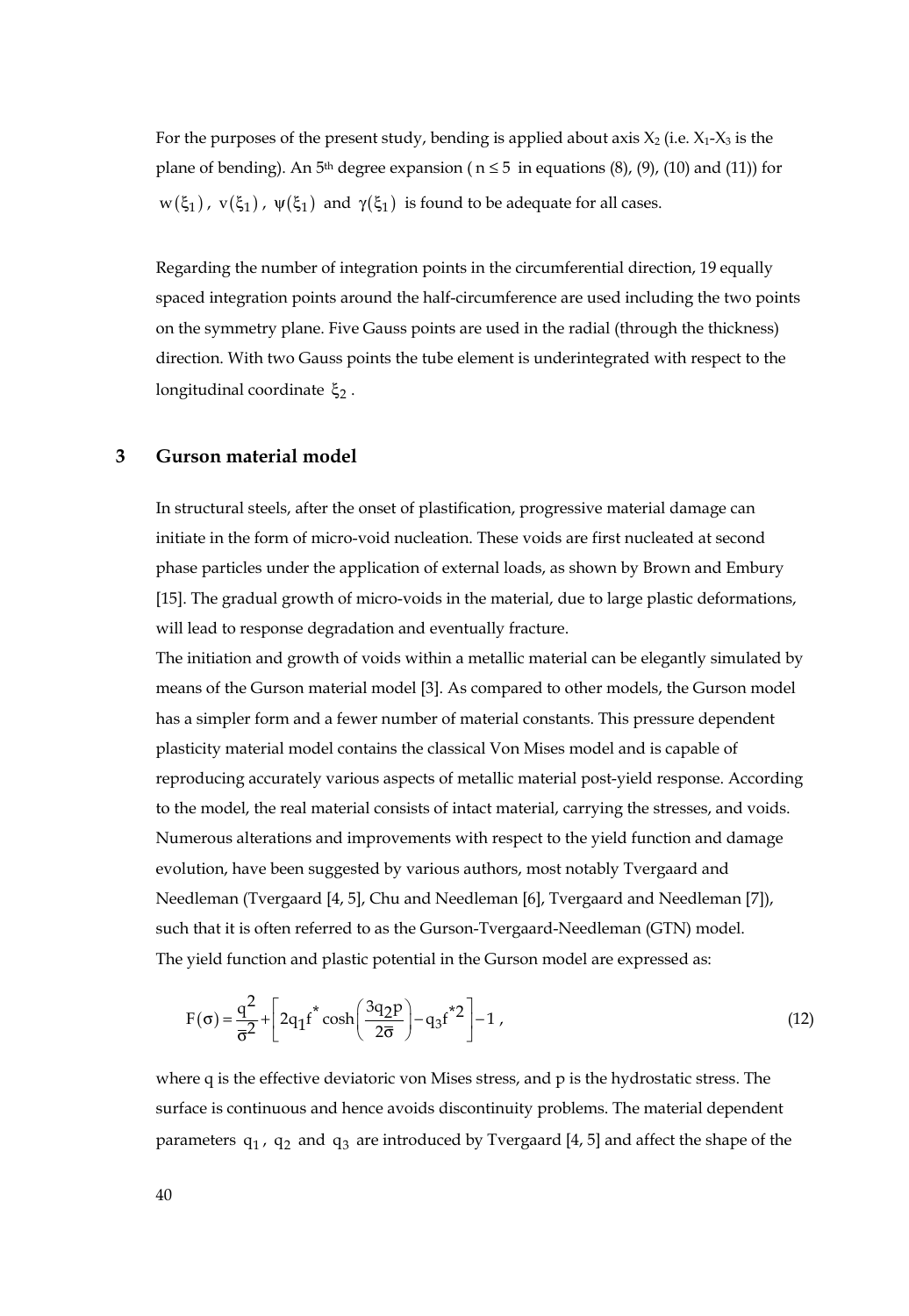yield surface. The equivalent tensile flow stress in the matrix material  $\bar{\sigma}$  is a function of the equivalent plastic strain. The parameter  $f^*$  represents the current void volume fraction. The change in void volume fraction during an increment of deformation is partly due to the nucleation of new voids and partly due to the growth of existing ones. As proposed by Chu and Needleman [6] the void nucleation function is assumed to have a normal distribution and is related to the equivalent plastic strain. The void growth rate is proportional to the differential change in the plastic strain of the matrix material.

$$
df^* = df^*_{growth} + df^*_{nucleation}
$$
  
=  $(1 - f^*)d\varepsilon_{ij}^P \delta_{ij} + Ad\varepsilon^P$  (13)

where 
$$
A = \frac{f_N}{s_N \sqrt{2\pi}} \exp\left[-\frac{1}{2} \left(\frac{\bar{\epsilon}^P - \epsilon_N}{s_N}\right)^2\right],
$$

 $\epsilon$ <sup>-P</sup> = the microscopic equivalent plastic strain,

 $f_N$  = the volume fraction of void nucleating particles,

 $\varepsilon_N$  = the mean strain for nucleation and,

 $s_N$  = the standard deviation.

#### *3.1 Constitutive framework*

The strain rate of the matrix material  $\dot{\epsilon}$  can be decomposed in an elastic and a plastic part:

$$
\dot{\mathbf{\varepsilon}} = \dot{\mathbf{\varepsilon}}^{\text{e}} + \dot{\mathbf{\varepsilon}}^{\text{p}} \tag{14}
$$

In order to take the Bauschinger effect into account kinematic hardening is introduced. The yield function, Eq. (12), becomes:

$$
F(\tilde{\boldsymbol{\sigma}}) = \frac{\tilde{q}^2}{\overline{\sigma}^2} + \left[2q_1f^* \cosh\left(\frac{3q_2\tilde{p}}{2\overline{\sigma}}\right) - q_3f^*2\right] - 1,
$$
\n(15)

where  $\tilde{q} = q(\tilde{\boldsymbol{\sigma}})$  and  $\tilde{p} = p(\tilde{\boldsymbol{\sigma}})$ , and

$$
\tilde{\sigma} = \sigma - \alpha. \tag{16}
$$

The center of the yield surface  $\alpha$ , also known as the backstress, is updated as:

$$
t + \Delta t \alpha = t \alpha + d\alpha \tag{17}
$$

41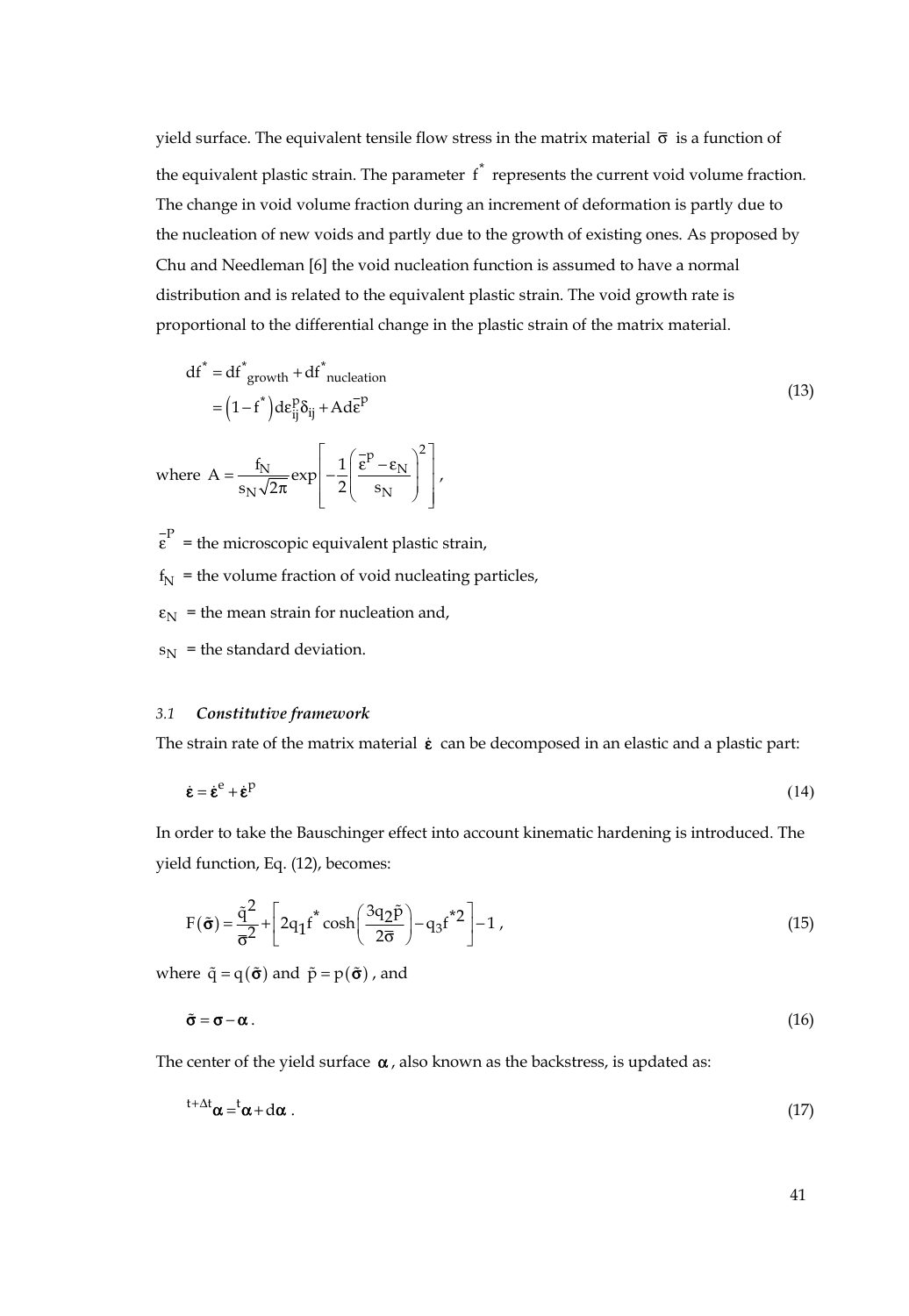Prager [16] assumed that the yield surface moves in the direction of the plastic strain. When hardening parameter  $H<sub>ISO</sub>$  is constant the following kinematic hardening rule is linear:

$$
d\alpha = \frac{t + \Delta t}{t + \Delta t} \tilde{\sigma} \cdot H_{\text{KIN}} \cdot d\bar{\epsilon}^{\text{P}}
$$
(18)

Isotropic hardening is defined as a function of the equivalent plastic strain:

$$
\overline{\sigma} = \sigma_0 + H_{ISO} \cdot \overline{\epsilon}^p , \qquad (19)
$$

where  $\sigma_0$  represents the initial flow stress in the matrix material. The isotropic hardening response is controlled by parameter  $H<sub>ISO</sub>$ .

The associated flow rule is defined as:

$$
d\boldsymbol{\varepsilon}^{P} = d\lambda \frac{\partial F}{\partial \boldsymbol{\tilde{\sigma}}} = d\lambda \left( \frac{\partial F}{\partial \tilde{p}} \frac{\partial \tilde{p}}{\partial \boldsymbol{\tilde{\sigma}}} + \frac{\partial F}{\partial \tilde{q}} \frac{\partial \tilde{q}}{\partial \boldsymbol{\tilde{\sigma}}} \right)
$$
(20)

with the standard Kuhn-Tucker conditions:

 $d\lambda \ge 0$ ,  $F \le 0$ ,  $d\lambda \cdot F = 0$  (21)

The stress tensor can be written as:

$$
\tilde{\sigma} = -\tilde{p}I + \frac{2}{3}\tilde{q}\tilde{n} \tag{22}
$$

where

$$
\tilde{\mathbf{n}} = \frac{3}{2\tilde{\mathbf{q}}}\tilde{\mathbf{s}}\ .
$$
 (23)

#### *3.2 Numerical implementation*

Aravas [1] proposed a numerical algorithm, based on the Euler backward method, for pressure-dependent plasticity models. Integration of Eq. (20) yields:

$$
t + \Delta t \Delta \mathbf{\varepsilon}^{p} = \Delta \lambda \left( \frac{\partial F}{\partial \mathbf{\tilde{\sigma}}} \right)_{t + \Delta t}
$$
  
=  $\Delta \lambda \left( -\frac{1}{3} \left( \frac{\partial F}{\partial \tilde{p}} \right)_{t + \Delta t} \mathbf{I} + \left( \frac{\partial F}{\partial \tilde{q}} \right)_{t + \Delta t} t + \Delta t \tilde{\mathbf{n}} \right)$  (24)  
=  $\frac{1}{3} \Delta \varepsilon_{p} \mathbf{I} + \Delta \varepsilon_{q} t + \Delta t \tilde{\mathbf{n}}$ 

where

42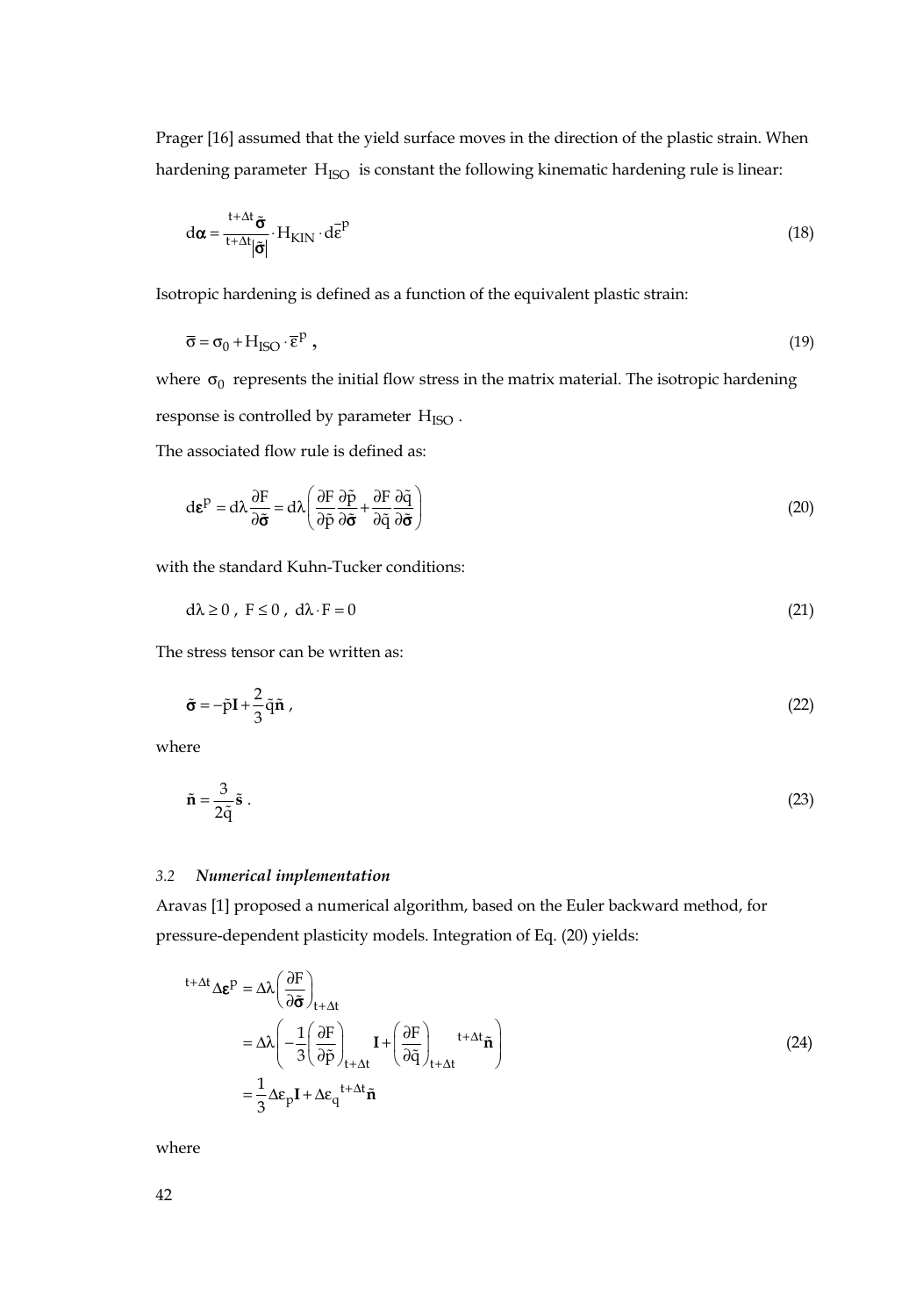$$
\Delta \varepsilon_{\rm p} = -\Delta \lambda \left( \frac{\partial F}{\partial \tilde{p}} \right)_{t + \Delta t} \text{ and } \Delta \varepsilon_{\rm q} = \Delta \lambda \left( \frac{\partial F}{\partial \tilde{q}} \right)_{t + \Delta t} \tag{25}
$$

Elimination of Δλ gives:

$$
\Delta \varepsilon_{\rm p} \left( \frac{\partial F}{\partial \tilde{q}} \right)_{t + \Delta t} + \Delta \varepsilon_{\rm q} \left( \frac{\partial F}{\partial \tilde{p}} \right)_{t + \Delta t} = 0 \tag{26}
$$

First a trial state of stress is obtained, assuming that the entire step is elastic:

$$
\sigma^{\rm e} = {}^{\rm t} \sigma + D \cdot \Delta \varepsilon \,. \tag{27}
$$

Isotropic elasticity is assumed so that

$$
D^{ijkl} = \left(K - \frac{2}{3}G\right)g^{ij}g^{kl} + G\left(g^{ik}g^{jl} + g^{il}g^{jk}\right),\tag{28}
$$

where K is the elastic bulk modulus and G the shear modulus.

For plane stress elements it is required that the stress perpendicular to the surface  $\sigma^{33} = 0$ , whereas the corresponding strain increment component  $\Delta \varepsilon_{33}$  is considered unknown.

If the yield criterion is violated, the final stress at  $t + \Delta t$  is computed through a plastic stress correction, as shown in Figure 5,

$$
t + \Delta t \sigma = t \sigma - D \left( \Delta \varepsilon - \Delta \varepsilon^P \right). \tag{29}
$$



*Figure 5: Graphical representation of stress update procedure* 

Equivalently, the updated stress state at time  $t + \Delta t$  can be written as:

$$
t + \Delta t \tilde{\sigma} = \tilde{\sigma}^e - K \cdot t + \Delta t \Delta \epsilon_p - 2G \cdot t + \Delta t \Delta \epsilon_q t + \Delta t \tilde{n}
$$
\n(30)

To enforce the zero stress condition in the radial direction, the strain increment is decomposed in two parts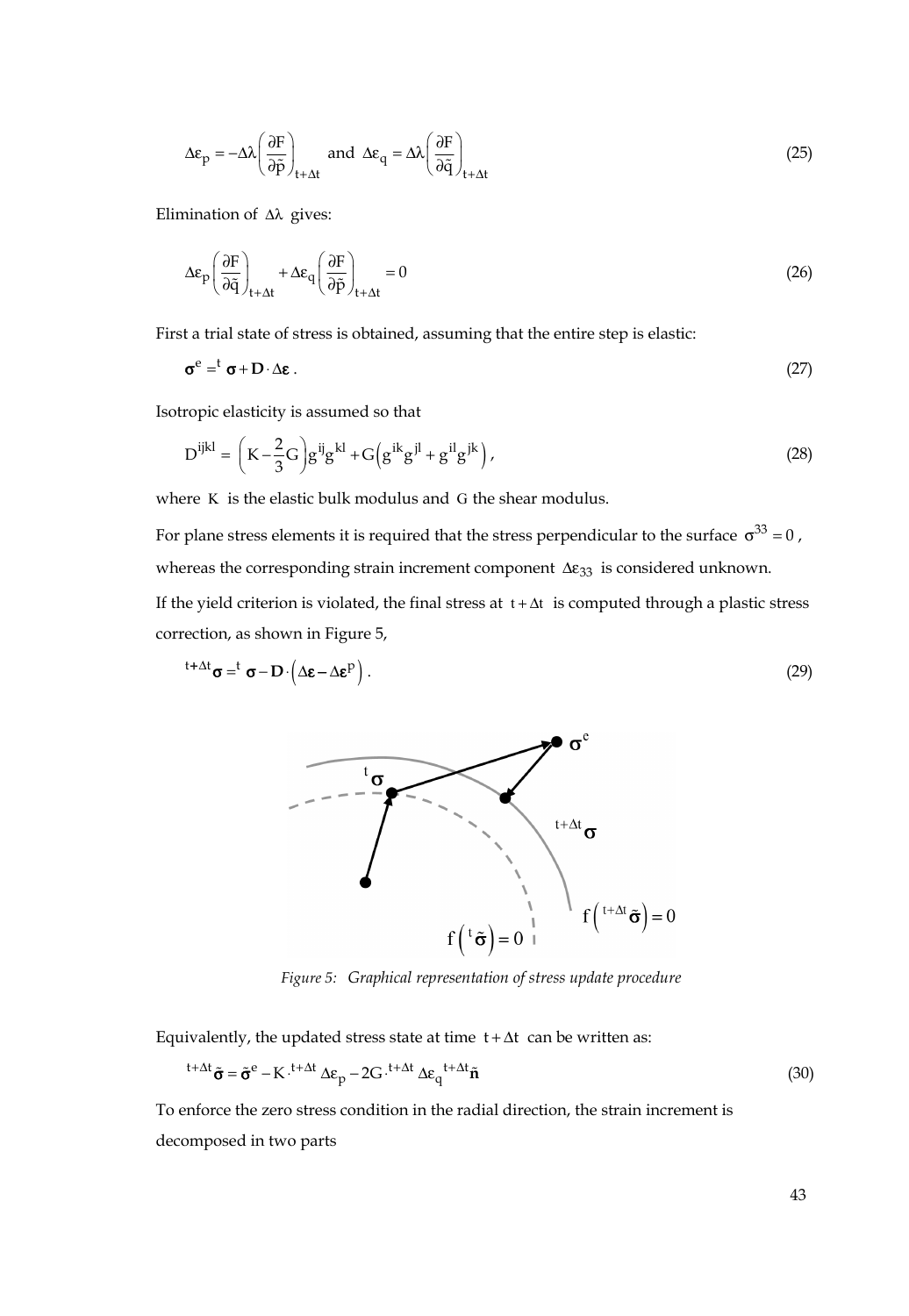$$
\Delta \varepsilon = \Delta \underline{\varepsilon} + \Delta \varepsilon_{33} \Psi_{\rm c} \tag{31}
$$

and

$$
\Psi_{\rm c} = g^3 \otimes g^3 = g^{3k} g^{3m} (g_k \otimes g_m).
$$

Therefore, equation (30) becomes

$$
t + \Delta t \tilde{\sigma} = \tilde{\underline{\sigma}}^e + \Delta \varepsilon_{33} (D\psi_c) - K\Delta \varepsilon_p - 2G\Delta \varepsilon_q \tilde{n}
$$
  
= 
$$
\left( {}^t \tilde{\sigma} + D\Delta \underline{\varepsilon} \right) + \Delta \varepsilon_{33} (D\psi_c) - K\Delta \varepsilon_p - 3G \frac{\Delta \varepsilon_q}{\tilde{q}} \tilde{s}
$$
 (32)

where

$$
\tilde{\mathbf{Q}}^{\mathbf{e}} = \mathbf{t} \; \tilde{\mathbf{\sigma}} + \mathbf{D} \cdot \Delta \mathbf{\underline{\epsilon}} \; , \tag{33}
$$

and the left superscript  $t + \Delta t$  is omitted for the sake of simplicity in p, q and s.

It should be underlined that  $\tilde{\sigma}^e$  is not equal to the elastic predictor tensor  $\tilde{\sigma}^e$ . Using equation (22) the hydrostatic and deviatoric parts of the final stress state are now given by the following relationships:

$$
\tilde{p} = \underline{\tilde{p}}^e + K\Delta\varepsilon_p - K\Delta\varepsilon_{33}g^{33}
$$
\n(34)

$$
\tilde{\mathbf{s}} = \tilde{\mathbf{s}}^{\text{e}} + 2G \left[ \Delta \varepsilon_{33} \mathbf{y}_{\text{c}} - \frac{3}{2} \frac{\Delta \varepsilon_{\text{q}}}{\tilde{\mathbf{q}}} \tilde{\mathbf{s}} \right],\tag{35}
$$

where  $\tilde{p}^e$  and  $\underline{\tilde{s}}^{e^{ij}}$  are the hydrostatic and deviatoric parts of  $\underline{\tilde{\sigma}}^e$ .

Using equation (35) and the fact the contravariant components of  $y_c$  are

$$
y_c^{km} = g^{3k}g^{3m} - \frac{1}{3}g^{km}g^{33},\tag{36}
$$

it is possible to obtain an expression for the final effective stress  $\tilde{q}$  :

$$
\tilde{q} = -3G\Delta\varepsilon_{q} + \left(\underline{\tilde{q}}^{e^{2}} + 6G\tilde{s}^{e^{33}}\Delta\varepsilon_{33} + 4G^{2}\Delta\varepsilon_{33}^{2}g^{33}g^{33}\right)^{1/2},
$$
\n(37)

where

$$
\underline{\tilde{q}}^{e} = \sqrt{\frac{3}{2}g_{ij}g_{km}\underline{\tilde{s}}^{e^{ij}} \cdot \underline{\tilde{s}}^{e^{km}}}.
$$
\n(38)

The condition of zero stress normal to the surface  $(\tilde{\sigma}^{33} = 0)$  is equivalent to the following condition

$$
\tilde{\mathbf{s}}^{e33} - \tilde{\mathbf{p}} \mathbf{g}^{33} = 0 \tag{39}
$$

and using equation (35), the following expression is obtained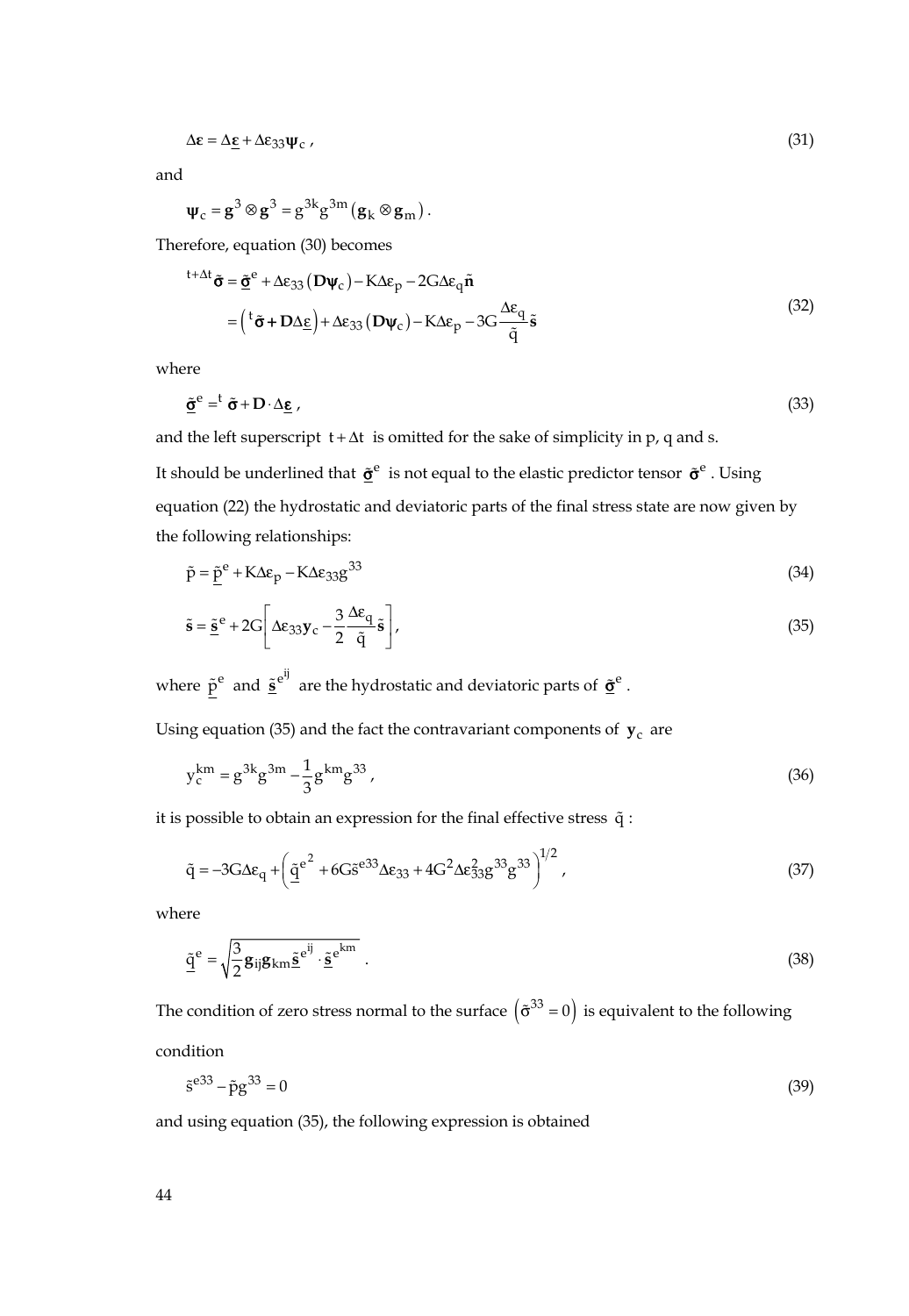$$
(\tilde{q} + 3G\Delta\epsilon_q)\tilde{p}g^{33} - \left(\tilde{s}^{e33} + \frac{4}{3}G\Delta\epsilon_{33}g^{33}g^{33}\right)\tilde{q} = 0.
$$
 (40)

Equations (26), (15) and (40) constitute a nonlinear algebraic system of  $\Delta \varepsilon_p$ ,  $\Delta \varepsilon_q$  and  $\Delta \varepsilon_{33}$ , which are chosen as the primary unknowns. The equations are solved by means of a Newton-Raphson iteration process at integration point level. During the iterative procedure, the stress is corrected along the hydrostatic and the deviatoric axes  $\tilde{p}$  and  $\tilde{q}$ using equations (34) and (37), respectively.

## **4 Numerical example**

A pipeline bend, as shown in Figure 6, is considered while subjected to a monotonic prescribed rotation  $\kappa_p = 0.2$  rad. The radius of the pipe r is 198.45 mm. The radius of the bend R is 609.4 mm. The structure is fixed at node A, so that the end node cannot translate or rotate, whereas the cross-section is free to ovalize, but not to warp. The other end is free to translate perpendicular to the pipe axis but is restrained in the other direction. The cross-section may ovalize, but cannot warp. For the analysis 11 tube elements were used. The numerical results obtained with the tube elements are compared with results obtained with selective integrated Heterosis elements, as introduced by Hughes et al. [17]. For the formulation of the tube element the use of the warping terms is essential. In the elastic domain the results with the tube elements and the shell elements are very close. For the analysis the following material parameters were adopted. The used values for the Gurson parameters are commonly applied for metallic strip material. The initial void volume  $f_0^* = 0.004$  and the initial yield stress is 400 N/mm<sup>2</sup>. The Young's modulus is 205000 N/mm<sup>2</sup> and the Poisson ratio is 0.3. The parameters  $q_1$ ,  $q_2$  and  $q_3$  are 1.5, 1.0 and 2.25 respectively. The hypothetical isotropic hardening parameter  $H_{ISO} = 500 N/mm^2$ . The volume fraction of void nucleating particles  $f_N = 0.04$ , the standard deviation  $s_N = 0.1$ and the mean strain for nucleation  $\varepsilon_{\rm N} = 0.3$ .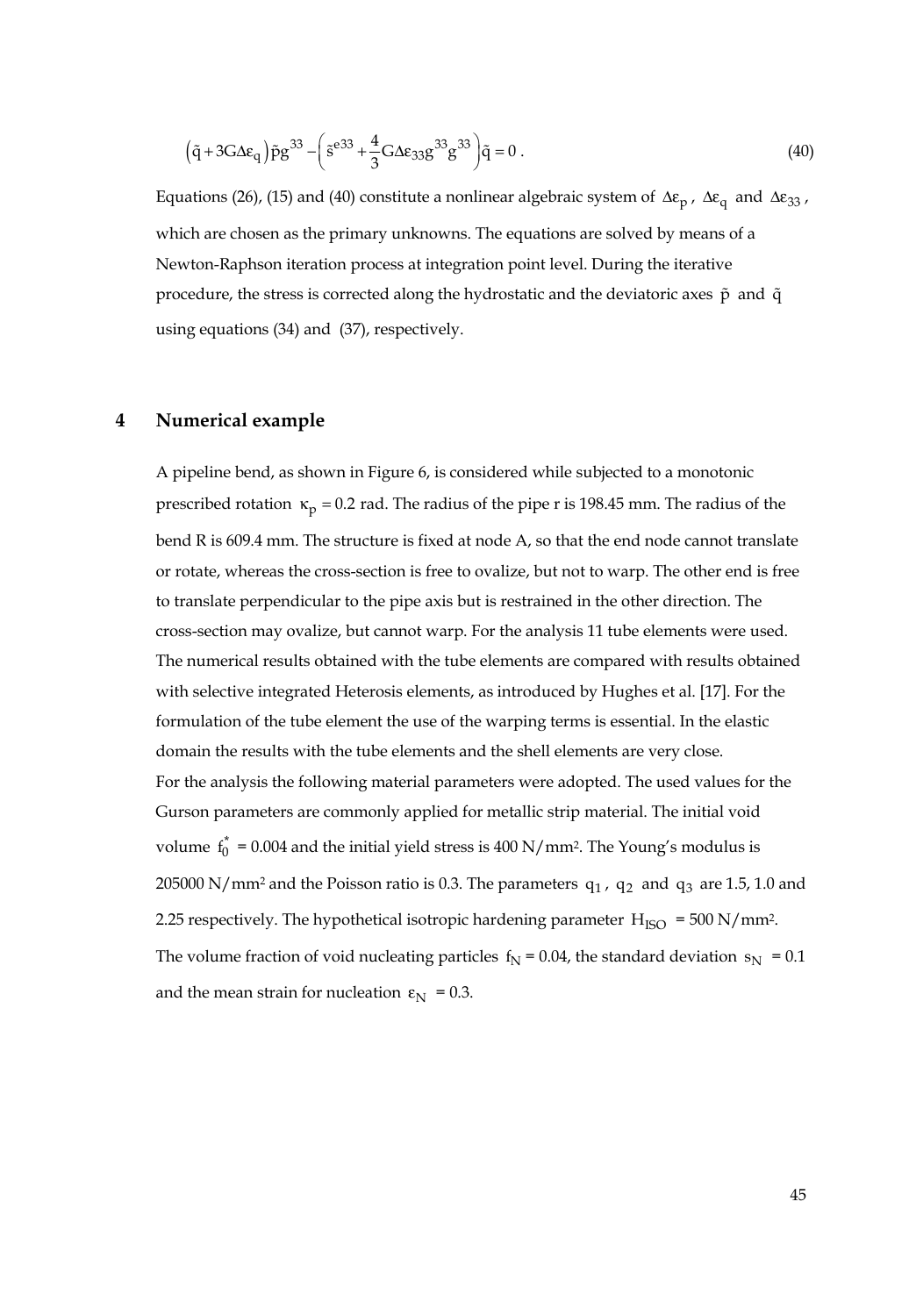

*Figure 6: Schematic of pipe structure* 

Only half the circumference is analyzed due to symmetry. In the following graphs, the stresses and micro-damage  $f^*$  are shown with respect to the hoop direction of the cross section B'-B', where 0 degrees denotes the outside and 180 degrees the inside of the pipe bend .

Figures 7 and 8 show the circumferential stress at the inside of the pipe wall and the longitudinal stress at the outside of the pipe wall, respectively.



*Figure 7: Circumferential stresses at inside of the pipe wall,*  $\kappa_p = 0.2$  *rad*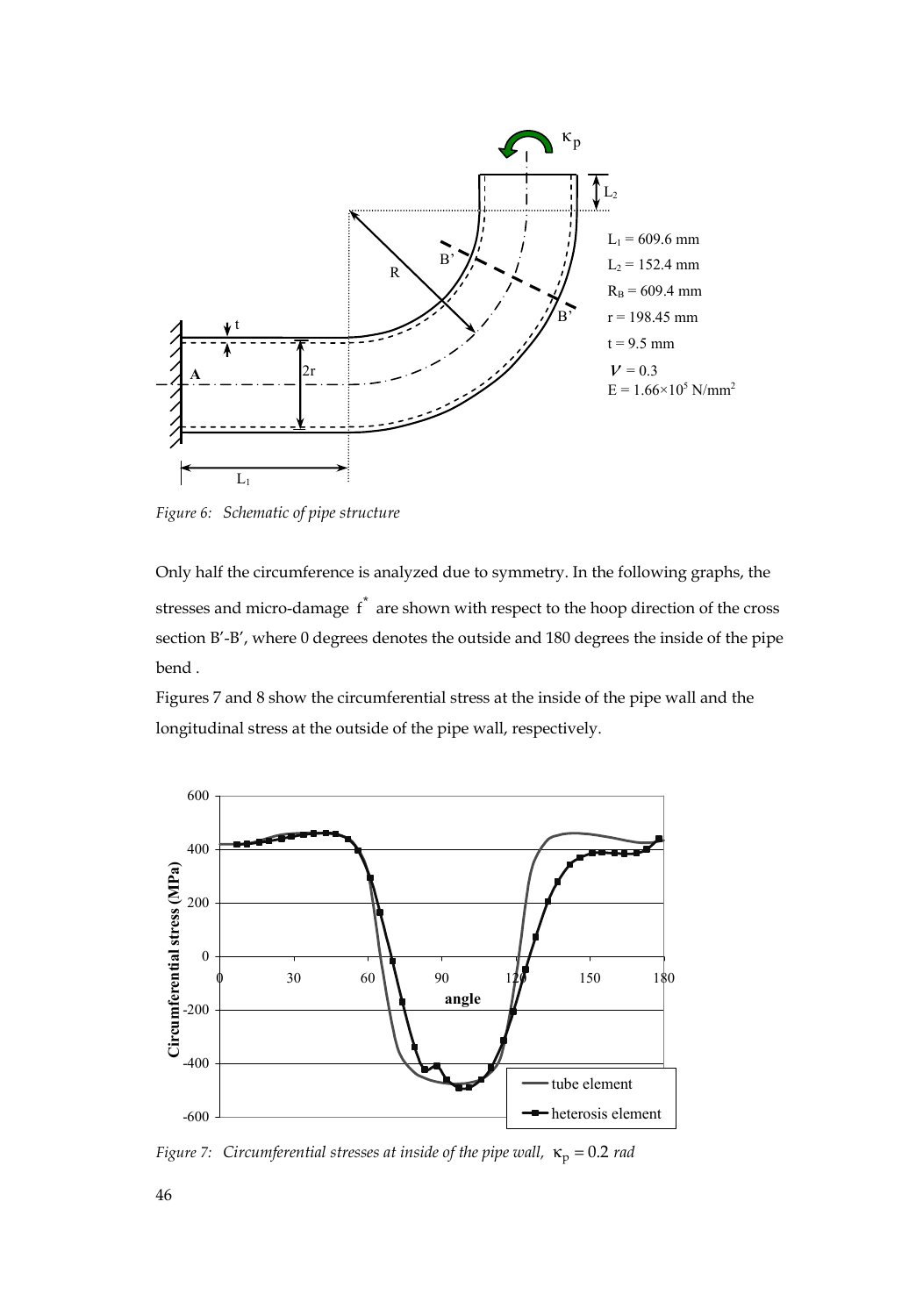

*Figure 8:* Longitudinal stresses at outside of the pipe wall,  $\kappa_p = 0.2$  *rad* 

The onset of plasticity is at the inside of the tube due to the circumferential stress, as shown in Figure 9a. Due to the longitudinal stress at the outside of the pipe wall, micro damage will also grow at the inside of the pipe bend as shown in Figure 9b. The red colour corresponds to the initial void volume  $f_0^*$  and the blue colour to the maximum value.



*Figure 9: Damage development at inside of pipe wall and at outside of pipe wall (Heterosis elements)*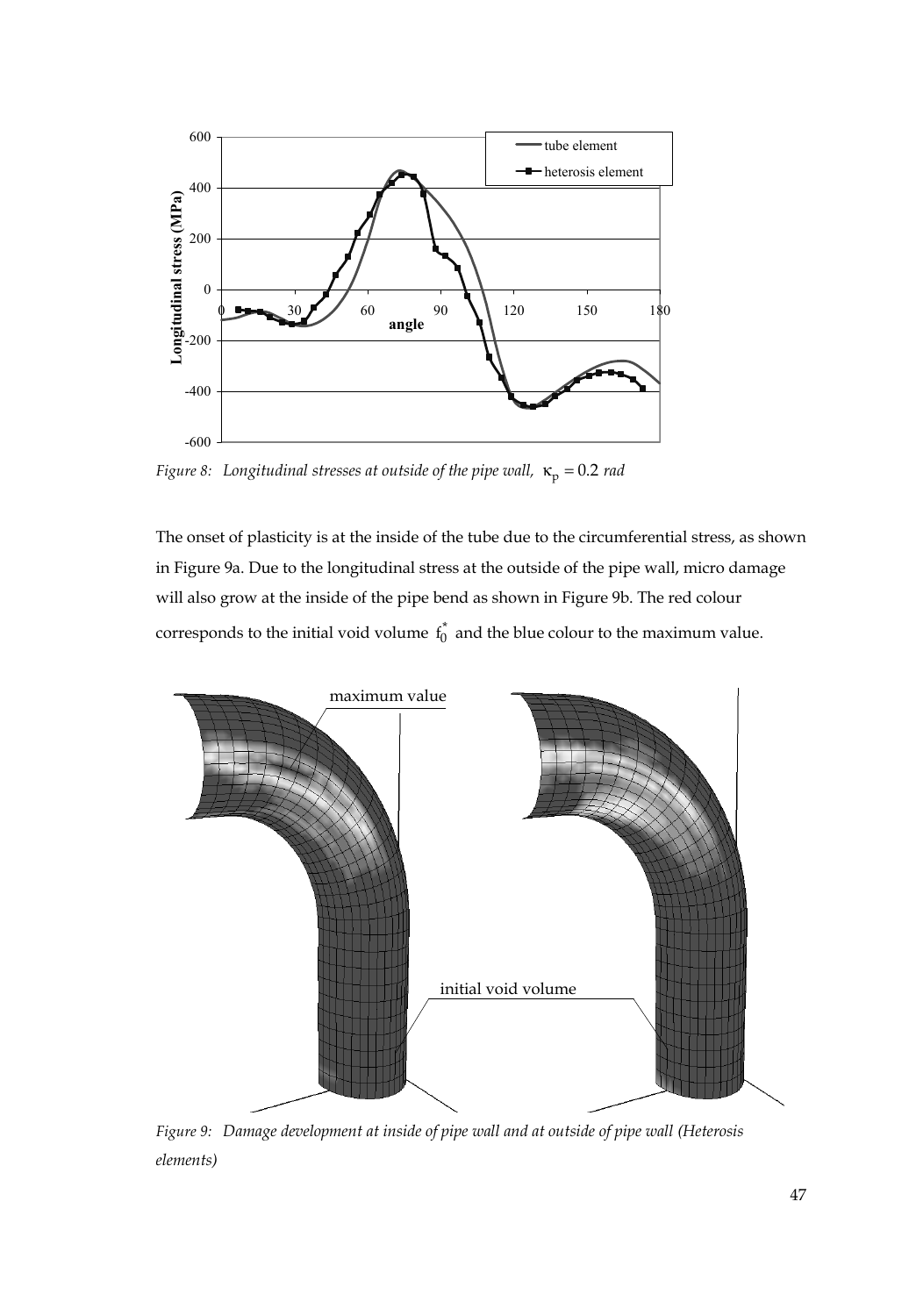In Figure 10 the development of micro-damage  $f^*$  at the inside of the pipe wall is shown. When the tube elements are used, the maximum developed damage is less than the damage with the Heterosis shell element, but the zone is wider. Analysis of the pipe structure with different integration schemes or number of elements do not show a significant difference, as the plastic strains are not large. The observed difference in damage development is due to the algorithms which are used to describe the deformation of the elements.



*Figure 10: Damage development at inside of the pipe wall,*  $\kappa_p = 0.2$  *rad* 

# **5 Conclusions**

In this paper the stresses and micro-damage development in steel pipelines are analyzed by means of finite tube elements in combination with the Gurson constitutive model. The results are compared with the stresses and damage development determined with finite shell elements in combination with the same material model. The stresses in longitudinal and circumferential direction in the pipeline determined with both elements show a very good agreement. The maximum damage development with the tube elements is lower than with the shell elements, but the predicted shape and area under de curve are close.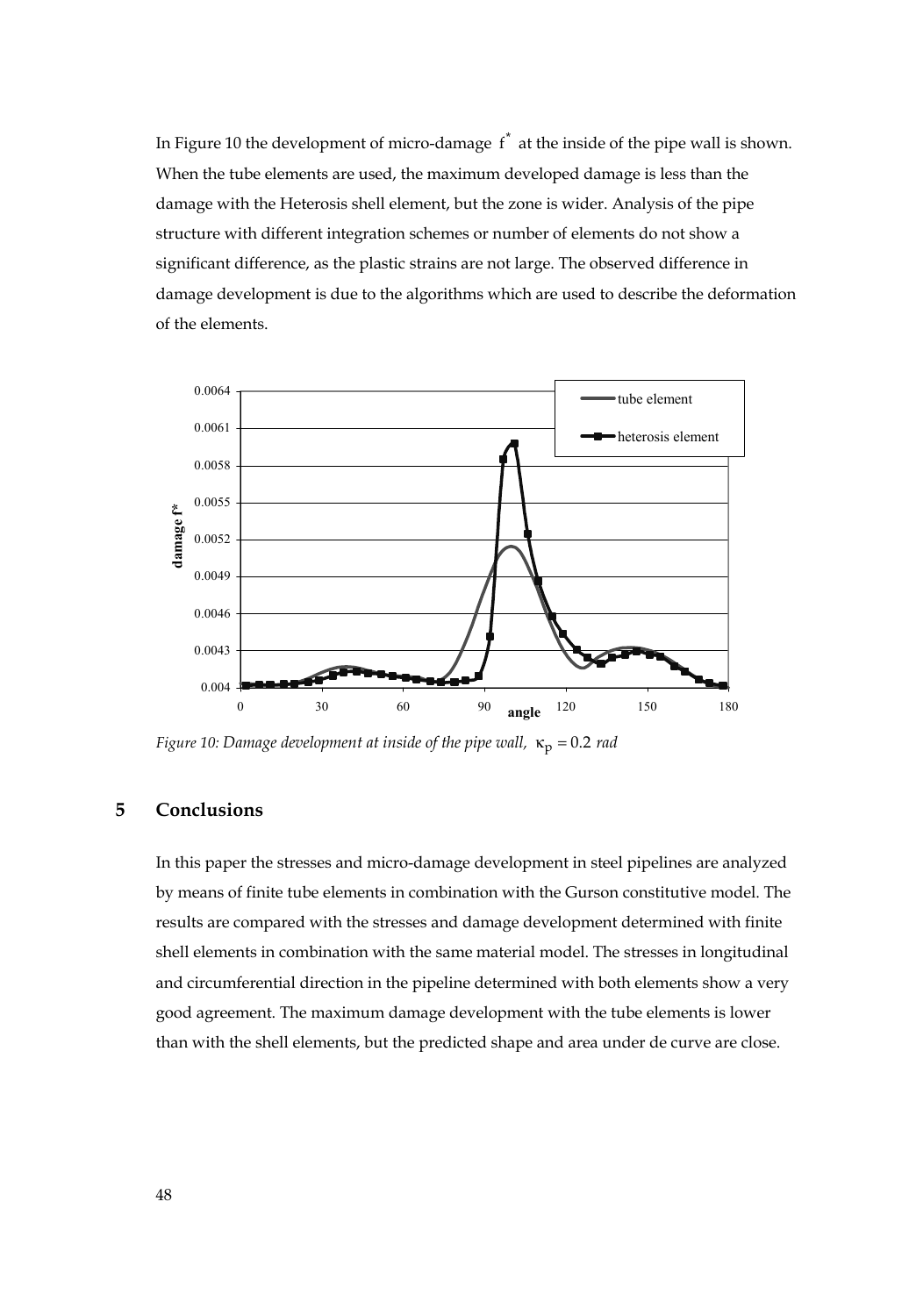# **References**

- [1] Aravas, N. (1987) 'On the numerical integration of a class of pressure-dependent plasticity models' in *Int. J. Num. Meth. Eng*., Vol. 24, pp. 1395-1416.
- [2] Brush, D.O., Almroth, B.O. (1975) *Buckling of Bars, Plates, and Shells,* McGraw-Hill.
- [3] Gurson, A.L. (1975) *Plastic flow and fracture behavior of ductile materials incorporating void nucleation, growth, and interaction.* Ph.D. thesis.
- [4] Tvergaard, V. (1981) 'Influence of Voids on Shear Band Instabilities under Plane Strain Conditions' in *Int. J. Fract.*, Vol. 17, pp. 389 – 407.
- [5] Tvergaard, V. (1982) 'On localization in Ductile Materials Containing Spherical Voids' in *Int. J. Fract.*, Vol. 18, pp. 237 – 252.
- [6] Chu, C.C., Needleman, A. (1980) 'Void Nucleation Effects in Biaxially stretched sheets' in *Journal of Engineering Materials Technology*, Vol. 102, pp. 249 – 256.
- [7] Needleman, A., Tvergaard, V. (1991) 'An analysis of Dynamic Ductile Crack Growth in a Double Edge Cracked Specimen' in *Int. J. Fract.*, Vol. 49, pp. 41 – 67.
- [8] Karamanos, S.A., Tassoulas, J.L., (1996) 'Tubular Members. I: Stability and Preliminary Results' in *Journal of Engineering Mechanics ASCE*, Vol. 122, pp. 64 – 71.
- [9] Karman, Th. von (1911) 'Ueber die Formänderung dünnwandiger Rohre' in *Zeitschrift des Vereines deutscher Ingenieure*, Vol. 55, pp. 1889 – 1895.
- [10] Vigness, I. (1994) 'Elastic properties of Curved Tubes' in *Transactions of the ASME*, Vol. 65, pp. 105 – 120.
- [11] Clark, R.A., Reissner, E. (1951) 'Bending of curved tubes' in *Advances in Applied Mechanics* Vol. 2, pp. 93 – 122.
- [12] Rodabaugh, E.C., George, H.H. (1957) 'Effect of Internal Pressure on Flexibility and Stress Intensification Factors of Curved Pipe or Welding Elbows' in *Trans. ASME.*
- [13] Bathe, K.J., Almeida, C.A. (1980) 'A Simple and Effective Pipe Elbow Element Linear Analysis' in *ASME Journal of Applied Mechanics*, Vol. 47, pp.93 – 100.
- [14] Bathe, K.J., Almeida, C.A. (1982) 'A Simple and Effective Pipe Elbow Element Interaction Effects' in *ASME Journal of Applied Mechanics*, Vol. 49, pp. 165 – 171.
- [15] Brown, L.M., Embury, J.D. (1973) 'The initiation and growth of voids at second-phase particles' in *Proceedings of the Third International Conference on Microstructure and Design of Alloys*, pp. 164 – 169. Institute of Metals and Iron and Steel, London.
- [16] Prager, W. (1956) 'A New Method of Analyzing Stress and Strains in Work-Hardening Plastic Solids' *in Journal of Applied Mechanics*, Vol. 23, pp. 493 – 496.